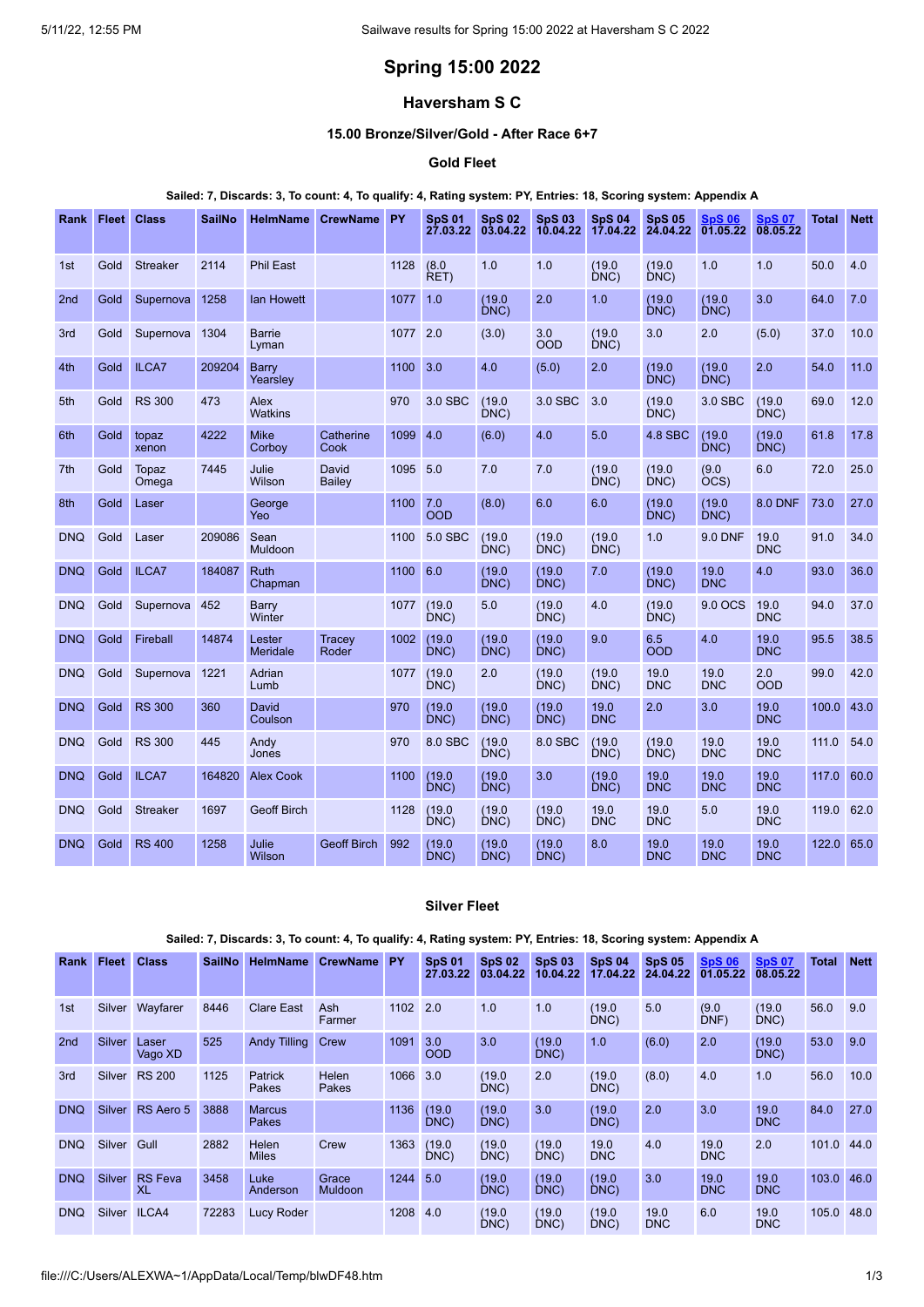### 5/11/22, 12:55 PM Sailwave results for Spring 15:00 2022 at Haversham S C 2022

| Rank       | <b>Fleet</b>  | <b>Class</b>       | <b>SailNo</b> | <b>HelmName</b>                           | <b>CrewName</b>         | PY   | <b>SpS 01</b><br>27.03.22 | <b>SpS02</b><br>03.04.22 | <b>SpS 03</b><br>10.04.22 | <b>SpS 04</b><br>17.04.22 | <b>SpS 05</b><br>24.04.22 | <b>SpS 06</b><br>01.05.22 | <b>SpS 07</b><br>08.05.22 | <b>Total</b> | <b>Nett</b> |
|------------|---------------|--------------------|---------------|-------------------------------------------|-------------------------|------|---------------------------|--------------------------|---------------------------|---------------------------|---------------------------|---------------------------|---------------------------|--------------|-------------|
| <b>DNQ</b> | Silver        | Supernova          | 1105          | <b>Marcus</b><br><b>Pakes</b>             |                         | 1077 | 1.0                       | (19.0)<br>DNC)           | (19.0)<br>DNC)            | (19.0)<br>DNC             | 19.0<br><b>DNC</b>        | 19.0<br><b>DNC</b>        | 19.0<br><b>DNC</b>        | 115.0        | 58.0        |
| <b>DNQ</b> | <b>Silver</b> | RS Aero 7          | 2107          | <b>Bailey</b><br>Coulson<br><b>Brand</b>  |                         | 1065 | (19.0)<br>DNC)            | (19.0)<br>DNC)           | (19.0)<br>DNC)            | 19.0<br><b>DNC</b>        | 1.0                       | 19.0<br><b>DNC</b>        | 19.0<br><b>DNC</b>        | 115.0        | 58.0        |
| <b>DNQ</b> | <b>Silver</b> | RS Aero 9          | 2107          | <b>Bailev</b><br>Coulson-<br><b>Bland</b> |                         | 1014 | (19.0)<br>DNC             | (19.0)<br>DNC            | (19.0)<br>DNC)            | 19.0<br><b>DNC</b>        | 19.0<br><b>DNC</b>        | 1.0                       | 19.0<br><b>DNC</b>        | 115.0        | 58.0        |
| <b>DNQ</b> | Silver        | <b>RS 200</b>      | 1125          | <b>Marcus</b><br>Pakes                    | Crew                    | 1066 | (19.0)<br>DNC)            | 2.0                      | (19.0)<br>DNC)            | (19.0)<br>DNC             | 19.0<br><b>DNC</b>        | 19.0<br><b>DNC</b>        | 19.0<br><b>DNC</b>        | 116.0        | 59.0        |
| <b>DNQ</b> | Silver        | Wanderer           | 1838          | <b>Brian</b><br><b>Atkins</b>             | Crew                    | 1193 | (19.0)<br>DNC)            | (19.0)<br>DNC)           | (19.0)<br>DNC)            | 19.0<br><b>DNC</b>        | 19.0<br><b>DNC</b>        | 19.0<br><b>DNC</b>        | 3.0                       | 117.0        | 60.0        |
| <b>DNQ</b> | Silver Gul    |                    | 2882          | <b>Ann Miles</b>                          | Jennie<br><b>Miles</b>  |      | (19.0)<br>DNC             | (19.0)<br>DNC            | (19.0)<br>DNC)            | 19.0<br><b>DNC</b>        | 19.0<br><b>DNC</b>        | 19.0<br><b>DNC</b>        | 4.0                       | 118.0        | 61.0        |
| <b>DNQ</b> | Silver        | Supernova          | 536           | <b>Jack</b><br>Mauson                     |                         | 1077 | (19.0)<br>DNC)            | (19.0)<br>DNC)           | (19.0)<br>DNC)            | 19.0<br><b>DNC</b>        | 19.0<br><b>DNC</b>        | 5.0                       | 19.0<br><b>DNC</b>        | 119.0        | 62.0        |
| <b>DNQ</b> | Silver        | Phantom<br>classic | 1262          | Matt<br><b>Trinder</b>                    |                         | 1047 | 6.0 SBC                   | (19.0)<br>DNC)           | (19.0)<br>DNC)            | (19.0)<br>DNC             | 19.0<br><b>DNC</b>        | 19.0<br><b>DNC</b>        | 19.0<br><b>DNC</b>        | 120.0        | 63.0        |
| <b>DNQ</b> | <b>Silver</b> | Wanderer           | 1037          | <b>Richard</b><br><b>Brown</b>            | Carolyn<br><b>Brown</b> | 1193 | (19.0)<br>DNC)            | (19.0)<br>DNC            | (19.0)<br>DNC)            | 19.0<br><b>DNC</b>        | 7.0                       | 19.0<br><b>DNC</b>        | 19.0<br><b>DNC</b>        | 121.0 64.0   |             |
| <b>DNQ</b> | Silver        | Gul                | 2882a         | Jennie<br><b>Miles</b>                    | <b>Ann Wiles</b>        |      | (19.0)<br>DNC             | (19.0)<br>DNC)           | (19.0)<br>DNC)            | 19.0<br><b>DNC</b>        | 19.0<br><b>DNC</b>        | 7.0                       | 19.0<br><b>DNC</b>        | 121.0        | 64.0        |
| <b>DNQ</b> | <b>Silver</b> | Supernova          | 1007          | <b>Steve</b><br>Swain                     |                         | 1077 | (19.0)<br>DNC)            | (19.0)<br>DNC)           | (19.0)<br>DNC)            | 19.0<br><b>DNC</b>        | 19.0<br><b>DNC</b>        | 19.0<br><b>DNC</b>        | 19.0<br><b>DNC</b>        | 133.0        | 76.0        |

New Club Handicaps for some 3 sail boats.

See Club Website for new PY figures.

#### **SpS 06 - Gold Fleet - 01.05.22**

#### **Start: Start 1, Finishes: Place**

<span id="page-1-0"></span>

| <b>Rank</b>    |      | <b>Fleet Class</b> | <b>SailNo</b> | <b>HelmName</b>        | <b>CrewName</b>     | PY   | <b>Elapsed</b> | Laps           | <b>Corrected</b> | <b>BCE</b> | <b>BCR</b>   | <b>Points</b> |
|----------------|------|--------------------|---------------|------------------------|---------------------|------|----------------|----------------|------------------|------------|--------------|---------------|
|                | Gold | <b>Streaker</b>    | 2114          | <b>Phil East</b>       |                     | 1128 | 54.19          | 5              | 0.48.09          | 0.00.00    | 1128         | 1.0           |
| 2              | Gold | Supernova          | 1304          | <b>Barrie Lyman</b>    |                     | 1077 | 55.13          | 5              | 0.51.16          | 0.03.21    | 1146.69      | 2.0           |
| 3              | Gold | <b>RS 300</b>      | 473           | <b>Alex Watkins</b>    |                     | 970  | <b>SBC</b>     |                |                  |            |              | 3.0           |
| 3              | Gold | <b>RS 300</b>      | 360           | David Coulson          |                     | 970  | 50.26          | 5              | 0.52.00          | 0.03.43    | 1047.354 3.0 |               |
| 5              | Gold | Fireball           | 14874         | <b>Lester Meridale</b> | <b>Tracey Roder</b> |      | 1002 53.43     | 5              | 0.53.37          | 0.05.28    | 1115.54      | 4.0           |
| 6              | Gold | <b>Streaker</b>    | 1697          | <b>Geoff Birch</b>     |                     | 1128 | 48.42          | $\overline{4}$ | 0.53.58          | 0.05.15    | 1264.198     | 5.0           |
| $\overline{7}$ | Gold | Topaz Omega        | 7445          | Julie Wilson           | David Bailey        |      | 1095 OCS       |                |                  |            |              | 9.0           |
| $\overline{7}$ | Gold | Laser              | 209086        | Sean Muldoon           |                     | 1100 | <b>DNF</b>     |                |                  |            |              | 9.0           |
| $\overline{7}$ | Gold | Supernova          | 452           | <b>Barry Winter</b>    |                     | 1077 | <b>OCS</b>     |                |                  |            |              | 9.0           |

# **SpS 07 - Gold Fleet - 08.05.22 Start: Start 1, Finishes: Place**

<span id="page-1-1"></span>

| Rank | <b>Fleet Class</b> |            | <b>SailNo</b> | <b>HelmName</b>       | <b>CrewName</b> | <b>PY</b> |            |                | <b>Elapsed Laps Corrected BCE</b> |              | <b>BCR</b>                  | <b>Points</b> |
|------|--------------------|------------|---------------|-----------------------|-----------------|-----------|------------|----------------|-----------------------------------|--------------|-----------------------------|---------------|
|      | Gold               | Streaker   | 2114          | <b>Phil East</b>      |                 |           | 1128 50.30 | $\overline{4}$ | 0.44.46                           | 0.00.00 1128 |                             | 1.0           |
| 2    |                    | Gold ILCA7 |               | 209204 Barry Yearsley |                 |           | 1100 60.28 | $\overline{4}$ | 0.54.58                           |              | $\mid$ 0.11.13 1350.622 2.0 |               |
|      | Gold               | Supernova  | 1221          | Adrian Lumb           |                 | 1077 OOD  |            |                |                                   |              |                             | 2.0           |

|    |      | Gold Supernova | 1221   | Adrian Lumb         |              | 1077 OOD |            |                |         |         |              | 2.0 |
|----|------|----------------|--------|---------------------|--------------|----------|------------|----------------|---------|---------|--------------|-----|
| 4  | Gold | Supernova      | 1258   | lan Howett          |              | 1077     | 60.13      | $\overline{4}$ | 0.55.55 | 0.12.00 | 1345.038 3.0 |     |
| 5. |      | Gold ILCA7     | 184087 | <b>Ruth Chapman</b> |              |          | 1100 61.45 | $\overline{4}$ | 0.56.08 | 0.12.30 | 1379.287 4.0 |     |
| 6. | Gold | Supernova      | 1304   | Barrie Lyman        |              |          | 1077 61.03 | $\overline{4}$ | 0.56.41 | 0.12.50 | 1363.651 5.0 |     |
|    | Gold | Topaz Omega    | 7445   | Julie Wilson        | David Bailey | 1095     | 68.11      | $\overline{4}$ | 1.02.16 | 0.19.10 | 1522.986 6.0 |     |
| 8  | Gold | Laser          |        | George Yeo          |              | 1100     | <b>DNF</b> |                |         |         |              | 8.0 |

### **SpS 06 - Silver Fleet - 01.05.22**

#### **Start: Start 1, Finishes: Place**

<span id="page-1-2"></span>

|  | <b>Rank Fleet Class</b> |      | SailNo HelmName      | CrewName PY Elapsed Laps Corrected BCE BCR |              |         |                | Points |
|--|-------------------------|------|----------------------|--------------------------------------------|--------------|---------|----------------|--------|
|  | Silver RS Aero 9        | 2107 | Bailey Coulson-Bland |                                            | 1014 54.13 5 | 0.53.28 | $0.00.00$ 1014 |        |